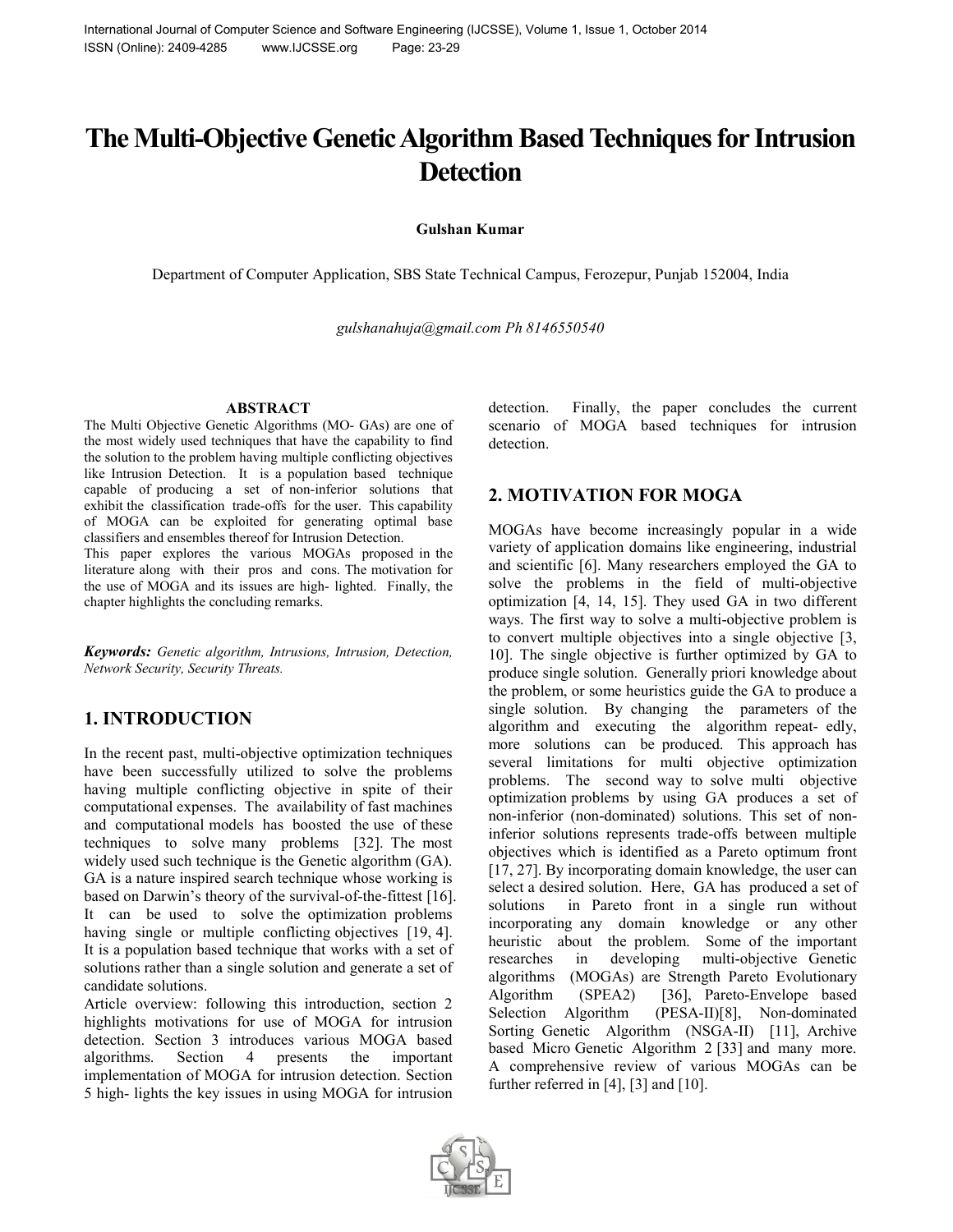## **3. ALGORITHMS**

The important MOGAs proposed in the literature are described in subsequent subsections:

#### 3.1 VIGA

The first implementation of MOGA is called Vector Evaluated Genetic Algorithm (VEGA), incorporates a modified selection process to cope with multiple evaluation criteria [29]. [29] proposed a modified selection procedure to handle multiple objectives. He suggested dividing the whole population into groups equal to a number of objectives. Selection procedure in each group is based on a single objective. Mating limits help limited combinations of individual solutions in the same group. Pairwise comparison helps to recognize the dominated solutions. After a few generations, a set of non-dominated solutions are recognized to represent the Pareto front [17]. But, the major difficulty with this algorithm is that it prevents to determine the location of the Pareto front. Another problem of the selection procedure, the individual solutions that are better in one objective are given preference over the other individual solutions. This leads the algorithm to converge to individually best solutions only [10].

#### 3.2 MOGA

In 1993, another implementation of MOGA was proposed which employed the concept of niching and dominance along with the rank based fitness assignment. The non-dominated solutions are categorized into groups. The individual solutions are assigned same ranks in each group. The other groups of the solutions which are dominated by the current group are assigned next ranks. To maintain the diversity among the groups, the author proposed to use dynamically updated sharing. But, the major problem of this method is slow convergence that prevent from finding the optimum Pareto front [10, 17].

#### 3.3 NSGA and its variants

NSGA: Similar to MOGA, [31] proposed an algorithm called Non dominated Sorting Genetic Algorithm (NSGA) based on the concept of dominance and sharing. The NSGA is based on several layers of classification of individuals as suggested by [19]. Before selection is performed, the population is ranked on the basis of non-domination: all non-dominated individuals are classified into one category (with a dummy fitness value, which is proportional to the population size, to provide an equal reproductive potential for these individuals). To maintain the diversity of the population, these classified individuals are shared with their dummy

fitness values. Then this group of classified individuals is ignored, and another layer of non-dominated individuals is considered. The process continues until all individuals in the population are classified. Since individuals in the first front have the maximum fitness value, they always get more copies than the rest of the population. The diversity among the individual solutions is maintained by using the sharing concept. How- ever, NSGA does not involve dynamic updating of any niche that makes it faster than MOGA. The algorithm of the NSGA is not very efficient, because Pareto ranking has to be repeated again. Evidently, it is possible to achieve the same goal in a more efficient way.

**NPGA:** [23] proposed a Niched Pareto Genetic Algorithm (NPGA) based on the concept of dominance and sharing. NPGA differs from earlier approaches in the selection of individual solutions. Here, the se- lection is based on a modified tournament selection than the proportional selection (as in NSGA). The basic idea of the algorithm is quite clever: two individuals are randomly chosen and compared against a subset of the entire population (typically, around 10% of the population) [6]. If one of (by the individuals randomly chosen from the population) and the other is not, the the non- dominated individual wins. All the other situations are considered as a tie (i.e., both competitors are either dominated or non-dominated). When there is a tie, the result of the tournament is decided through fitness sharing. **NSGA-II:** Another fast, elitist algorithm called NSGA- II is proposed by [11] as a version of NSGA proposed by [31]. NSGA-II is a generational algorithm that works upon the concept upon dominance. Instead of sharing, NSGA-II uses the crowding distance to maintain the diversity among the individual solutions. Here, the author proposed to use tournament selection strategy for selection of individual solutions. In this algorithm, to sort a population of as- signed size according to the level of nondomination, each solution must be compared with every other solution in the population to find if it is dominated. Solutions of the first non-dominated front are stored in the first Pareto front, solutions of the second front on the second Pareto front and so on. The new population is constituted by solutions on the first Pareto front, if they are less than the initial population size: solutions from the next front are taken according to their ranks. In the NSGA-II, for each solution one has to determine how many solutions dominate it and the set of solutions to which it dominates [6]. The NSGA-II estimates the density of solutions surrounding a particular solution in the population by computing the average distance of two points on either side of this point along each of the objectives of the problem. This value is the so-called crowding distance. During selection, the NSGA-II uses a crowded-comparison operator which takes into consideration both the non-domination rank of an

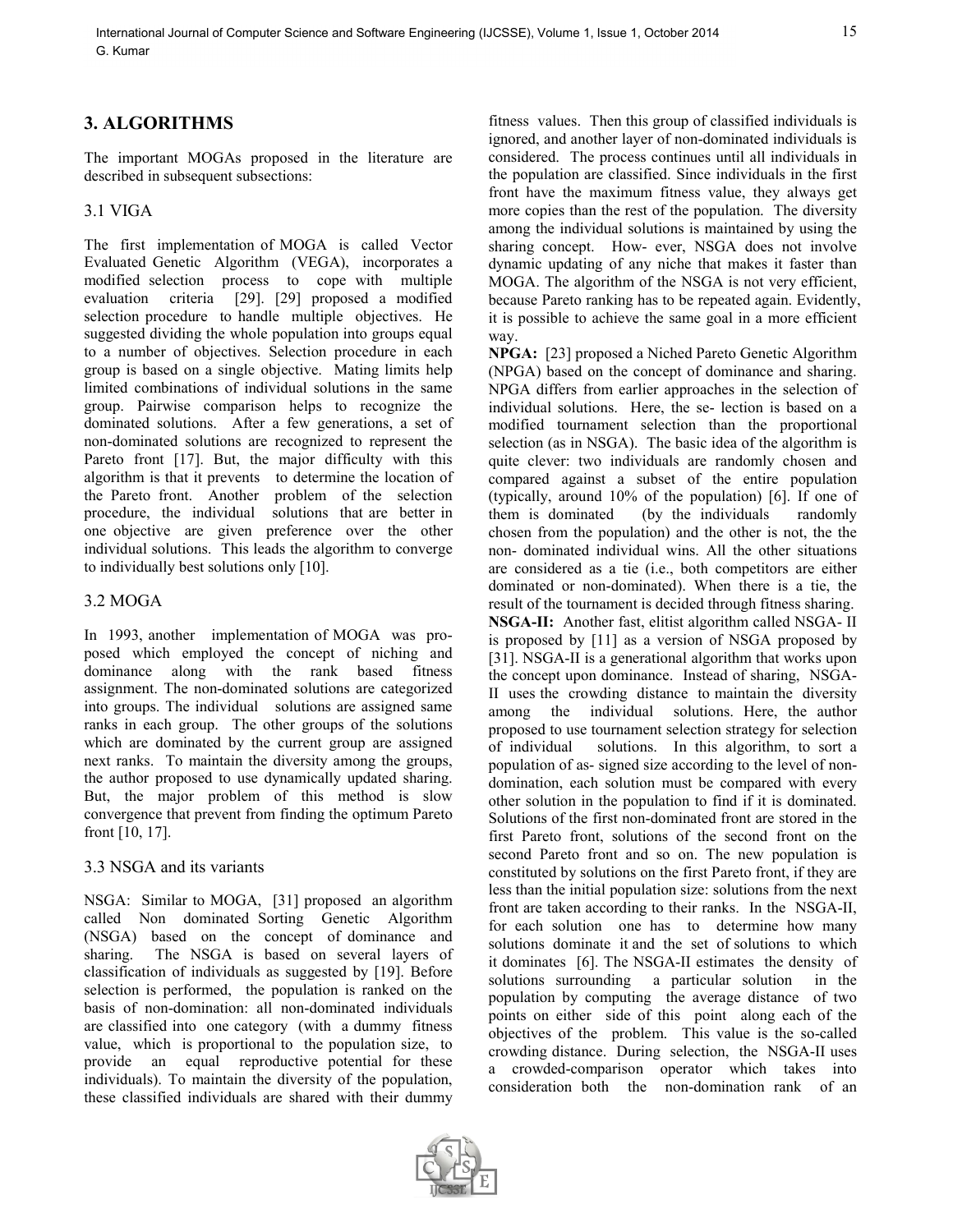individual in the population and its crowding distance (i.e., non-dominated solutions are preferred over dominated solutions, but between two solutions with the same non-domination rank, the one that resides in the less crowded region is preferred). The NSGA-II does not use an external memory as the other MOEAs previously discussed. Instead, the elitist mechanism of the NSGA-II consists of combining the best parents with the best offspring obtained (i.e. non-dominated solutions are preferred over dominated solutions, but between two solutions with the same non-domination rank, the one that resides in the less crowded region is preferred). The NSGA-II does not use an external memory as the other MOEAs previously discussed. Instead, the elitist mechanism of the NSGA-II consists of combining the best parents with the best offspring obtained (i.e. a  $(\mu + \lambda)$ ) selection). Due to its clever mechanisms, the NSGA-II is much more efficient (computationally speaking) than its predecessor, and its performance is so good, that it has become very popular in the last few years, becoming<br>a landmark against which other multi-objective which other multi-objective evolutionary algorithms have to be compared.

#### 3.4 SPEA and its variants

**SPEA:** Several researches were carried to improve the performance of VEGA, NPGA and NSGA. One such algorithm was proposed by [36] called the Strength Pareto Evolutionary Algorithm (SPEA). SPEA is an elitist MOGA where elitism helps to improve its convergence properties. Here, they proposed to maintain an archive of non-dominated solutions from the beginning of the algorithm. The archive is external to the main population, and it takes part in fitness computation. With the use of the archive, its size may increase very large so its pruning may be done to keep it in limits. Limited archive size helps in the selection of individual solutions.

SPEA uses an archive containing non-dominated solutions previously found (the so-called external non-dominated set) [6]. At each generation, non- dominated individuals are copied to the external non-dominated set. For each individual in this external set, a strength value is computed. This strength is similar to the ranking value of MOGA [18], since it is proportional to the number of solutions to which a certain individual dominates. In SPEA, the fitness of each member of the current population is computed according to the strengths of all external non- dominated solutions that dominate it. The fitness assignment process of SPEA considers both close-ness to the true Pareto front and even distribution of solutions at the same time. Thus, instead of using Niches based on distance, Pareto dominance is used to ensure that the solutions are properly distributed along the Pareto front. Although this approach does not require a niche radius, its effectiveness relies on the size of the external non-dominated set. Since, the

external non-dominated set participates in the selection process of SPEA, if its size grows too large, it might reduce the selection pressure, thus slowing down the search. Because of this, the authors decided to adopt a technique that prunes the contents of the external nondominated set so that its size remains below a certain threshold.

**SPEA2:** In SPEA2 proposed by [37], an improved method for pruning the size of the archive that retain the boundary solutions in the archive. SPEA2 involves a fine grained fitness function based number of individual solutions that dominate a current solution and how many it dominates. Fitness function also includes density information based on a k-NN algorithm. SPEA2 is found to be superior in performance than NSGA-II, especially in high dimensional search spaces [37].

SPEA2 has three main differences with respect to its predecessor [37]: (1) it incorporates a fine-grained fitness assignment strategy which takes into account for each individual the number of individuals that dominate it and the number of individuals by which it is dominated; (2) it uses a nearest neighbor density estimation technique which guides the search more efficiently, and (3) it has an enhanced archive truncation method that guarantees the preservation of boundary solutions.

#### 3.5 PAES

Pareto Archived Evolutionary Strategy (PAES) algorithm was proposed by [24]. It is a simple multi-objective evolutionary algorithm using a single parent- single child strategy. In this strategy, binary strings and bitwise mutation are used to create children in replacement of real parameters. PAES algorithm consists of a  $(1 +$ 

1) Evolution strategy (i.e., a single parent that generates a single offspring) in combination with a historical archive that records the non-dominated solutions previously found [6]. This archive is used as a reference set against which each mutated individual is being compared. Such a historical archive is the elitist mechanism adopted in PAES. However, an interesting aspect of this algorithm is the procedure used to maintain diversity which consists of a crowding procedure that divides the objective space in a recursive manner. Each solution is placed in a certain grid location based on the values of its objectives (which are used as its coordinates or geographical location). A map of such a grid is maintained, indicating the number of solutions that reside in each grid location. Since the procedure is adaptive, no extra parameters are required (except for the number of divisions of the objective space).

#### 3.6 PESA and its variants

**PESA:** Pareto Envelope based Selection Algorithm (PESA) was proposed by [9] which uses a small internal

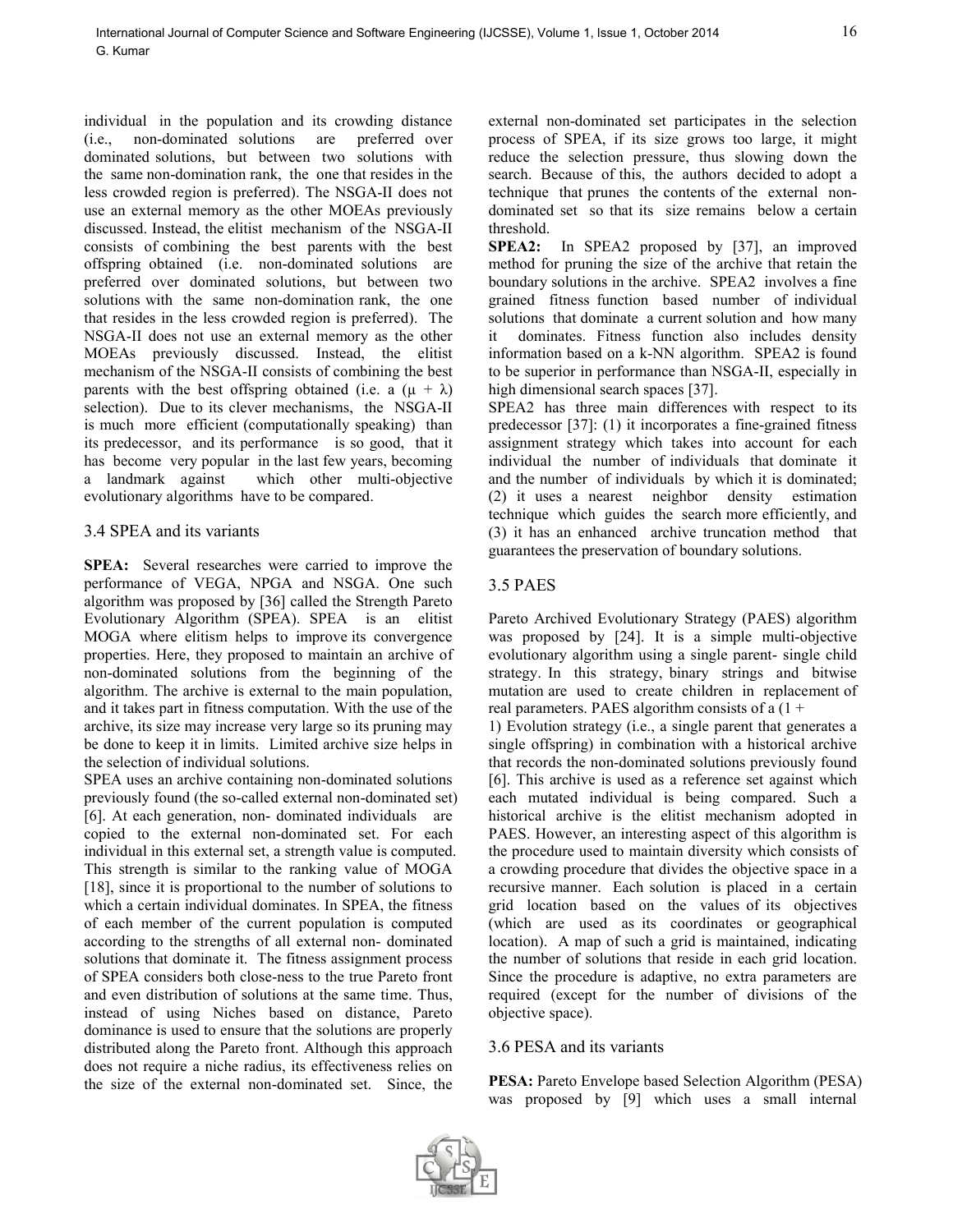population and a large external population. The diversity is maintained by borrowing the concept of the hyper grid division of the phenotype space from PAES. But, the selection process is per- formed by the crowding distance method. In PESA, the external population plays an important role as it is considered to determine selection as well as to maintain diversity among the solutions.

**PESA-II:** The PESA is further revised to a new version called PESA-II [8]. The PESA-II uses region based selection. In the region based selection, the unit of selection is hyper box rather than an individual. Further, an individual is selected randomly from the hyperbox. The main objective of a PESA set of algorithms is to reduce the computational overhead associated with other representative methods.

#### 3.7 AMGA and its variants

In Micro Genetic Algorithm (MGA) was originally proposed by [5]. It is a GA with a small population and reinitialization process. The working of the MGA involves the generation of random population, which gets loaded into memory in two different portions named replaceable and non-replaceable portion. The contents of replaceable portion get changed after each cycle of MGA whereas the contents of non-replaceable portion never changes during execution of the algorithm. The population of MGA is randomly taken as a mixture of individuals from both the portions. During each iteration, the algorithm experiences genetic operators. At the end of each iteration, two non-dominated individuals from final population are selected to compare with contents of the external memory. In this way, all dominated solutions from the external memory are removed. The MGA uses three forms of elitism:

- 1. It retains non-dominated solutions found within the internal iteration of the algorithm.
- 2. It uses a replaceable portion of the memory whose contents are partly restored at certain intervals.
- 3. It exchanges the population of the algorithm by nominal solutions created.

The important implementation of the micro genetic algorithm are AMGA [34] and its enhancement AMGA2 [33].

**AMGA:** The Archive based Micro Genetic Algorithm (AMGA) is a constrained multi-objective evolutionary optimization algorithm [34]. It is a generational genetic algorithm since during a particular iteration (generation), only solutions created before that iteration takes part in the selection process. AMGA uses genetic variation operators such as crossover and mutation to create new solutions. For the purpose of selection, AMGA uses a two tier fitness assignment mechanism; the primary fitness is the rank which is based on the domination level and the

secondary fitness is based on the diversity of the solutions in the entire population. This is in contrast to NSGA-II, where diversity is computed only among the solutions belonging to the same rank. The AMGA generates a very small number of new solutions at each iteration, and can be classified as a micro- GA. Generation of a very small number of solutions at every iteration helps in reducing the number of function evaluations by minimizing exploration of less promising search regions and directions. The AMGA maintains an external archive of good solutions obtained. Use of the external archive helps AMGA in reporting a large number of non- dominated solutions at the end of the simulation. It also provides information about its search history which is exploited by the algorithm during the selection operation. At each iteration, the parent population is created from the archive and the binary tournament selection is performed on the parent population to create the mating population. The off- spring population is created from the mating pool, and is used to update the archive. The size of the archive determines the computational complexity of the AMGA. The design of the algorithm is independent of the encoding of the variables and thus the proposed algorithm can work with almost any kind of encoding (so long as suitable genetic variation operators are provided to the algorithm). The algorithm uses the concept of Pareto ranking borrowed from NSGA-II and includes improved diversity computation and preservation techniques. The diversity measure is based on efficient nearest neighbor search and modified crowding distance formulation [11].

**AMGA2:** An improved Archive-based Micro Genetic Algorithm (referred to as AMGA2) for constrained multiobjective optimization is proposed in [33]. AMGA2 is designed to obtain fast and reliable convergence on a wide variety of optimization problems. AMGA2 benefits from the existing literature in that it borrows and improves upon several concepts from the existing multi-objective optimization algorithms. Improvements and modifications to the existing diversity assessment techniques and genetic variation operators are also proposed. AMGA2 employs a new kind of selection strategy that attempts to reduce the probability of exploring undesirable search regions. The proposed AMGA2 is a steady-state genetic algorithm that maintains an external archive of the best and diverse solutions and a very small working population. AMGA2 has been designed to facilitate the decoupling of the working population, the external archive, and the number of solutions desired as the outcome of the optimization process.

Comprehensive benchmarks and comparison of AMGA2 with the current state-of-the-art multi-objective optimization algorithms demonstrate its improved search capability.

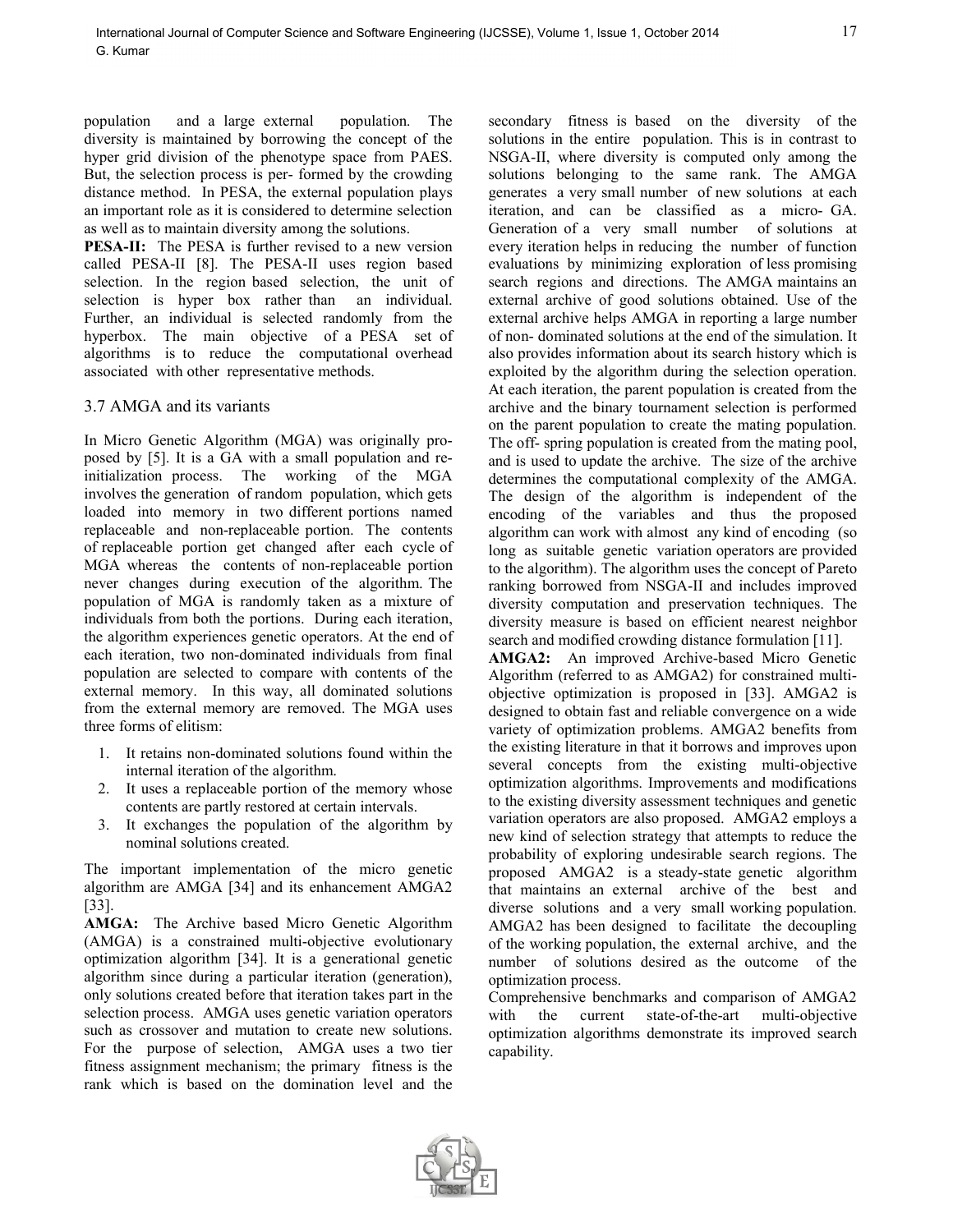## **4. KEY POINTS/ISSUES IN DESIGNING AN EFFICIENT MOGA**

The literature review of various multi-objective genetic algorithms (MOGAs) indicates that following key points are used for designing them.

Population Approach: It is observed from recent researches that following concepts are used for population in MOGAs [33]:

- 1. Dynamic population size
- 2. Small population size
- 3. External archive

The use of dynamic and small population size assists in reducing the number of function evaluations. The reduced function evaluations help to converge it faster [7]. The use of external archive helps to store a large number of nondominated solutions that approximate optimum Pareto front accurately [37]. These concepts can be adapted in a single algorithm to enhance its performance.

**Selection approach**: The most widely used approaches for selection mechanism are non-dominated sorting [12] and the improved strength Pareto approach [37]. The latter approach involves the number of solutions an individual solution dominates and number of individual solutions it is dominated by for selection mechanism. For efficient classification of the solutions, multi level fitness is employed based on domination level and diversity.

**Diversity determination**: Several methods are suggested to determine the diversity of the solutions. The most widely used methods involve fitness-sharing [20], crowding distance [12, 13], K-mean clustering [21], domination, cell-based (hyper-grid) methods [9, 21, 35], and fast pruning of crowded solutions using efficient nearest neighbor search [30, 25]. De- pending on the requirement of the problem, quantitative measure (like crowing distance) or non-quantitative measure (like the pruning of crowding solutions) can be employed.

Variation Operators: The most important properties of variation operators are as follows:

- 1. Parent-centric property
- 2. Self-Adaptivity
- 3. Invariance to affine transformations of the search space
- 4. Disrupts to impart random behavior and resilience to pre-mature convergence

Some of the cross over operators like uni-modal normal distribution crossover [22], simulated binary crossover, and parent-centric crossover [12] are proposed to deal real variables and have some sort of parent- centric property. But, these operators have the limitation of selfadaptive. Whereas, the differential evolution (DE) [26] operator exhibits the self-adaptive property.

In addition to these points, [6] listed many challenges in the current set of MOGA (a class of MOEA- Multi Objective Evolutionary Algorithm). He highlighted the important challenges as follows:

- 1. Parameter control is a topic that has been only hardly explored in MOEAs. Is it possible to design an MOEA that self-adapts its parameters such that the user doesn't have to fine-tune them by hand?
- 2. What is the minimum number of fitness function evaluations that are actually required to achieve a minimum desirable performance with an MOEA? Recently, some researchers have proposed the use of black-box optimization techniques normally adopted in engineering to perform an incredibly low number of fitness function evaluations while still producing reasonably good solutions. However, this sort of approach is inherently limited to the problems of low dimensionality. So, the question is: are there any other ways of reducing the number of evaluations without sacrificing dimensionality?
- 3. More research is required for development & implementation of MOEAs that are independent of the platform and programming language in which they were developed. This is an important step towards a common platform that can be used to validate the new algorithms.
- 4. How to deal with the problems having multiple objectives? Some recent studies have shown that traditional Pareto ranking schemes do not behave well in the presence of many objectives (where "many" is normally a number above 3 or 4).
- 5. There are plenty of fundamental questions that remain unanswered. For the example: what are the sources of difficulty of a multi-objective optimization problem for a MOEA? What are the dimensional limitations of the current MOEAs? Can we use alternative mechanisms into an evolutionary algorithm to generate non- dominated solutions with- out relying on Pareto ranking (e.g., adopting concepts from game theory).

## **5. MOGA BASED TECHNIQUES FOR INTRUSION DETECTION**

Several researchers employed MOGA for finding a set of non-dominated solutions for the problem of intrusion detection. Such initiative was carried by [28] by suggesting an evaluation function which was later known as Parrot Function. He proposed to use accuracy of each target class as a separate objective in their evaluation function for MOGA. Here, accuracy of each class refers to correctly classified instances of that class. The Parrot

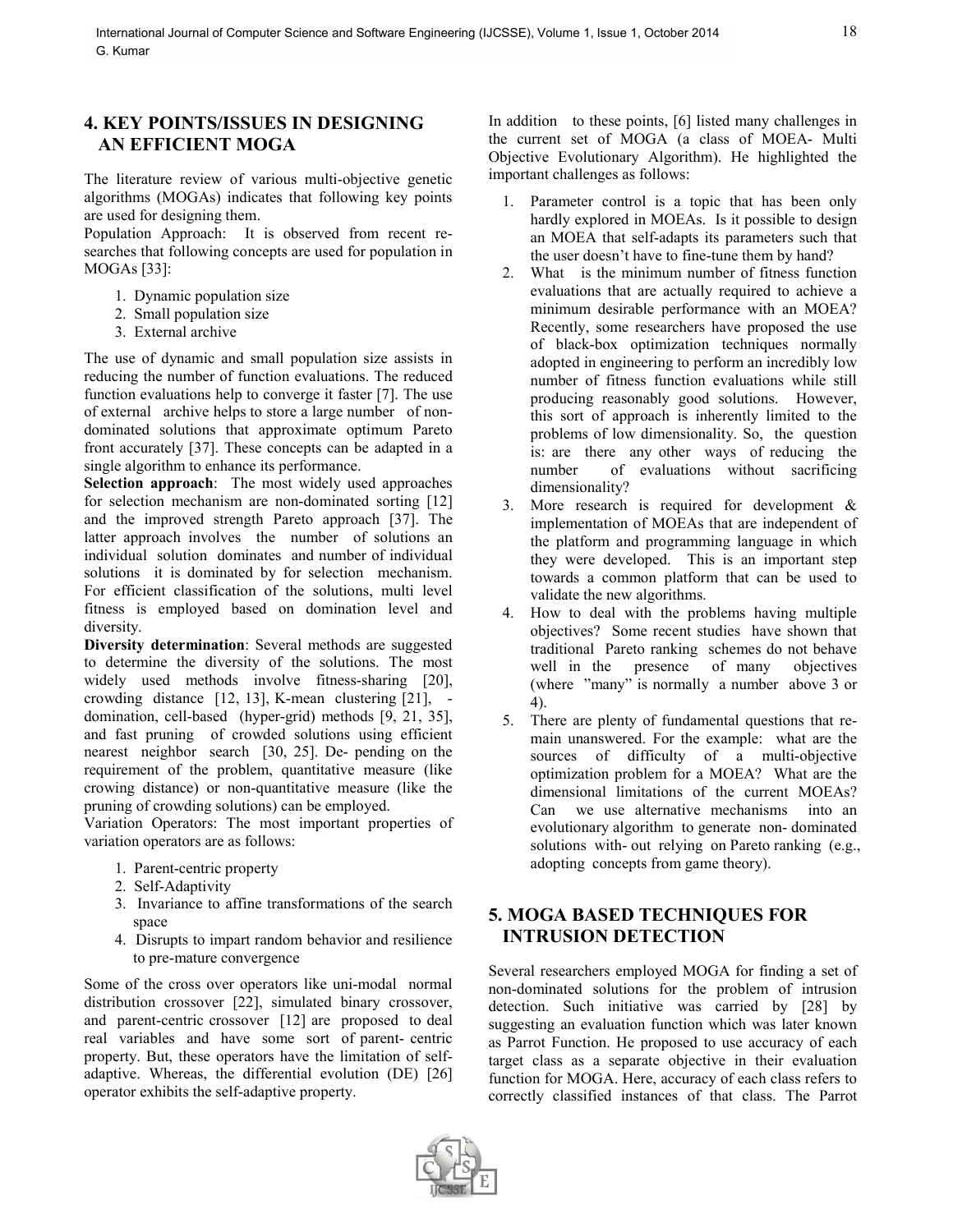function was further adopted by  $[1, 2]$  to generate an ensemble of base classifiers. The generation of the ensemble was completed in two stages using modified NSGA-II [12]. In the first stage, a set of base classifiers was generated. Second stage optimized the combination of base classifiers using a fixed combining method. Both of these methods differ in their function evaluation. The former study of [1] proposed to optimize the classifiers by minimizing the aggregated error of each class and maximize diversity among them. Since, the error on each class is not treated as separate objectives, this is similar to a general error measure such as MSE, which will have the same issues as the implementation of [28], being biased towards the major class (es). In the second phase of the approach proposed by  $[1, 2]$ , the objectives are to minimize the size of the ensemble and maximize the accuracy. Consequently, the drawback of their approach is to create a single best solution based on general performance metrics. The same concept was further extended by [17] by conducting similar experiments with different evaluation functions for creating an ensemble of ANNs as base classifiers in the presence of imbalanced datasets using NSGA-II. He used 3-class classification by using ANNs and MOGA. He proved that MOGA based approach is an effective way to train the ANN which works well for minority attack classes in imbalanced datasets. He proposed two phase process for intrusion detection. In the first phase, he generated a set of base classifiers of ANNs by optimizing their weights assuming a fixed number of hidden layers and the number of neurons per hidden layer in ANN. The second phase generates improved non-dominated front of ensemble solutions based upon base ANN solutions optimized in phase 1.

## **6. BACKGROUND INFORMATION**

The MOGA has been successfully employed to solve the problems of many domains having multiple conflicting objectives. This chapter introduced the motivation for use of MOGAs, various algorithms proposed in the literature and issues of designing an efficient MOGA. The use of MOGA for creating diverse base classifiers and their ensembles is described. This is followed by the proposed MOGA based ensemble technique for intrusion detection. The proposed multi-objective genetic algorithm based technique can learns successfully from a benchmark dataset. It offers the user a pool of solutions that exhibit different trade-offs in their performance. The proposed technique has three phases. In phase 1, the proposed technique presents an implicit mechanism for generating a diverse pool of classifiers that can formulate the base classifiers for the ensembles. In phase 2, ensembles are created by approximating an improved Pareto front of

ensemble solutions over that of phase 1. The proposed technique successfully takes the advantage of multiobjective techniques that a good approximation of the true Pareto front of non-dominated solutions is obtained in a single run. In phase 3, pre- dictions of selected base classifiers are fused together to compute the final prediction of the ensemble using the majority voting method. The Pareto analysis done in this work presents a novel perspective on the generation and selection of the base classifiers and ensembles thereof. Instead of combining all base classifiers or reduced set of base classifiers, only those base classifiers are combined which perform better in their training for the final ensemble. The proposed technique is a generalized classification technique that is applicable to the problem of any field having multiple conflicting objectives and a dataset can be represented in the form of labeled instances in terms of its features.

### **References**

- [1] Ahmadian, K., Golestani, A., Analoui, M., Jahed, M.: Evolving ensemble of classifiers in low-dimensional spaces using multi-objective evolutionary approach. In: Proc. of 6th IEEE/ACIS International Conference on Com- puter and Information Science (ICIS), pp. 217–222. IEEE (2007)
- [2] Ahmadian, K., Golestani, A., Mozayani, N., Kabiri, P.: A new multi-objective evolutionary approach for creating ensemble of classifiers. In: Proc. of IEEE International Conference on Systems, Man and Cybernetics (ISIC), pp. 1031–1036. IEEE (2007)
- [3] Coello, C.: An updated survey of ga-based multi objective optimization techniques. ACM Computing Surveys (CSUR) 32(2), 109–143 (2000)
- [4] Coello, C., et al.: A comprehensive survey of evolutionary-based multiobjective optimization tech- niques. Knowledge and Information systems 1(3), 129–156 (1999)
- [5] Coello, C.C., Toscano, P.G.: A micro-genetic algorithm for multiobjective optimization. In: Proc. of Evolution- ary Multi-Criterion Optimization, pp. 126–140. Springer (2001)
- [6] Coello Coello, C.: Evolutionary multi-objective optimization: a historical view of the field. Computational Intelligence Magazine, IEEE 1(1), 28–36 (2006)
- [7] Coello Coello, C., Pulido, G., Montes, E.: Current and future research trends in evolutionary multi objective optimization. Information Processing with Evolutionary Algorithms pp. 213–231 (2005)
- [8] Corne, D., Jerram, N., Knowles, J., Oates, M., et al.: Pesa-ii: Region-based selection in evolutionary multiobjective optimization. In: Proc. of the Genetic and Evolutionary Computation Conference (GECCO2001). Cite- seer (2001)
- [9] Corne, D., Knowles, J., Oates, M.: The pareto envelopebased selection algorithm for multiobjective optimization. In: Proc. of Parallel Problem Solving from Nature PPSN VI, pp. 839–848. Springer (2000)
- [10] Deb, K.: Multi-objective optimization. Multi-objective